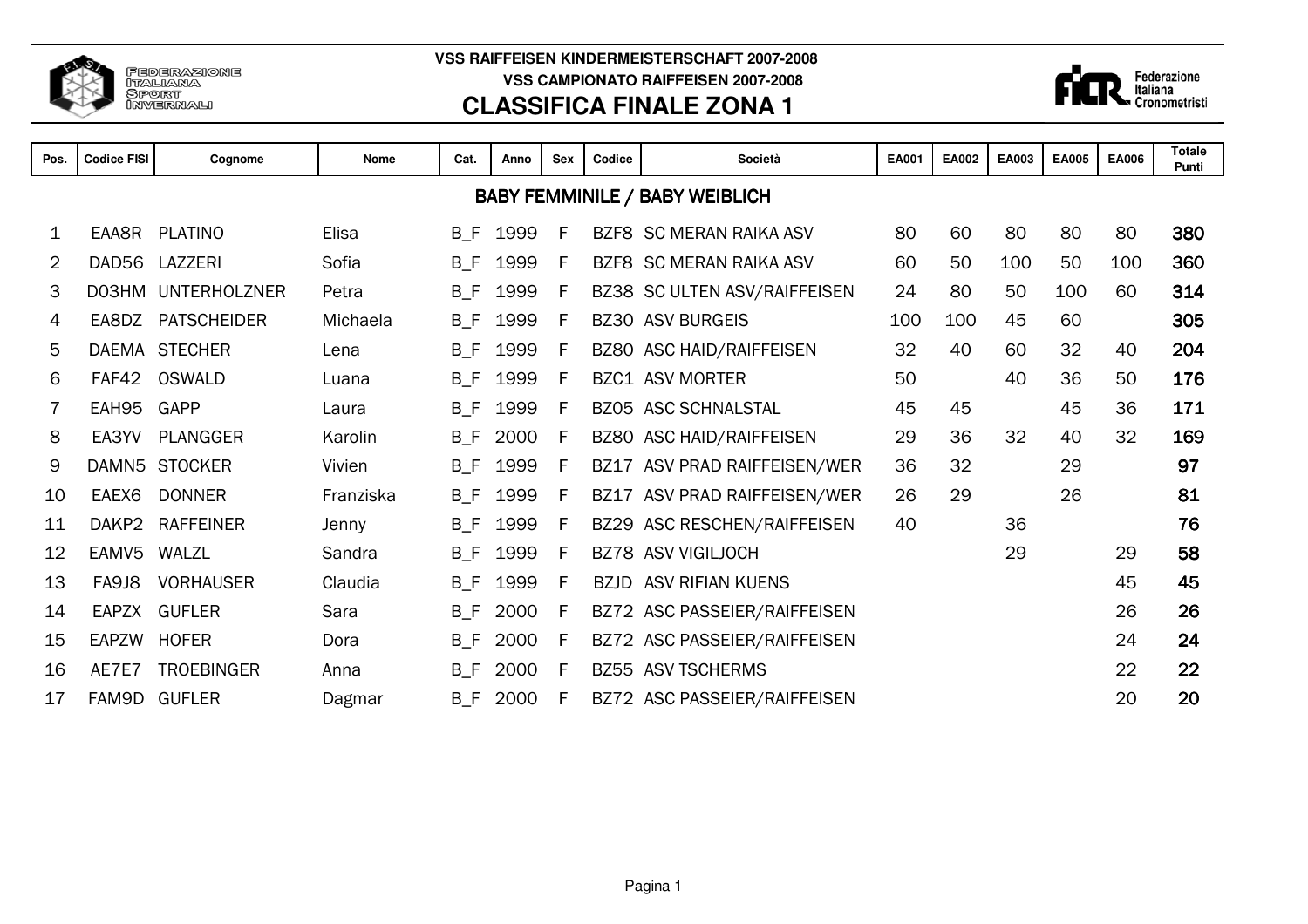| Pos.           | <b>Codice FISI</b> | Cognome                | Nome      | Società<br>Cat.<br>Anno<br><b>Sex</b><br>Codice |          |   |             | EA001                                    | EA002          | EA003 | <b>EA005</b> | <b>EA006</b> | <b>Totale</b><br>Punti |     |
|----------------|--------------------|------------------------|-----------|-------------------------------------------------|----------|---|-------------|------------------------------------------|----------------|-------|--------------|--------------|------------------------|-----|
|                |                    |                        |           |                                                 |          |   |             | <b>BABY MASCHILE / BABY MAENNLICH</b>    |                |       |              |              |                        |     |
| 1              | <b>DADAP</b>       | <b>STAFFLER</b>        | Juri      | $B_{M}$                                         | 1999     | M |             | <b>BZF8 SC MERAN RAIKA ASV</b>           | 100            | 80    | 100          | 60           | 100                    | 440 |
| $\overline{2}$ | EA012              | <b>PRANTL</b>          | Manuel    | $B$ <sub>_</sub> M                              | 1999     | M |             | <b>BZC1 ASV MORTER</b>                   | 60             | 100   | 50           | 100          | 80                     | 390 |
| 3              | DA2XW              | <b>KAHLERT</b>         | Leonard   | $B$ <sub>_</sub> M                              | 1999     | M |             | BZ17 ASV PRAD RAIFFEISEN/WER             | 36             | 40    | 32           | 80           |                        | 188 |
| 4              | <b>DAJYD</b>       | <b>TENDI COBIANCHI</b> | Claudio   | $B$ <sub>_</sub> M                              | 2000     | M |             | BZ17 ASV PRAD RAIFFEISEN/WER             | 50             | 50    | 36           | 50           |                        | 186 |
| 5              | <b>DADAM</b>       | CAREGNATO              | Marco     | $B$ <sub>_</sub> M                              | 1999     | M | BZF8        | <b>SC MERAN RAIKA ASV</b>                | 16             | 45    | 24           | 40           | 50                     | 175 |
| 6              | <b>FAEDO</b>       | <b>FLIRI</b>           | Noah      | $B$ <sub>_</sub> M                              | 2000     | M | <b>BZ30</b> | <b>ASV BURGEIS</b>                       | 29             | 36    | 22           | 36           | 29                     | 152 |
| 7              | EA8E0              | <b>STOCKER</b>         | Marcel    | $B$ <sub>_</sub> M                              | 1999     | M | <b>BZ30</b> | <b>ASV BURGEIS</b>                       | 80             |       |              | 16           | 45                     | 141 |
| 8              | FA301              | <b>KIEM</b>            | Lukas     | $B$ <sub>_</sub> M                              | 1999     | M |             | <b>BZC1 ASV MORTER</b>                   |                | 60    | 80           |              |                        | 140 |
| 9              | <b>EAAAY</b>       | <b>PLATZER</b>         | Jonas     | $B_{M}$                                         | 1999     | M |             | BZF8 SC MERAN RAIKA ASV                  |                | 32    | 40           |              | 60                     | 132 |
| 10             |                    | DAMN1 MARSEILER        | Johannes  | $B$ <sub>_</sub> M                              | 1999     | M |             | BZ17 ASV PRAD RAIFFEISEN/WER             | 24             | 24    |              | 29           | 36                     | 113 |
| 11             |                    | DAW24 BRUNNER          | Andy      | $B$ <sub>_</sub> M                              | 1999     | M |             | BZ72 ASC PASSEIER/RAIFFEISEN             | 45             |       | 60           |              |                        | 105 |
| 12             | DAMN6              | <b>TSCHENETT</b>       | Thomas    | $B$ <sub>_</sub> M                              | 1999     | M |             | BZ17 ASV PRAD RAIFFEISEN/WER             | 22             | 29    |              | 45           | 5                      | 101 |
| 13             | <b>EACHC</b>       | ZANAROTTI              | Davide    | $B$ <sub>_</sub> M                              | 1999     | M | BZ37        | ASC HAFLING/RAIFFEISEN                   | 32             | 22    |              | 15           | 26                     | 95  |
| 14             | <b>EAHAE</b>       | <b>STAFFLER</b>        | Lukas     | $B$ <sub>_</sub> M                              | 2000     | M |             | BZ43 WSV St.PANKRAZ                      | 15             | 13    | 26           | 24           | 16                     | 94  |
| 15             | <b>EALDV</b>       | <b>SATTO</b>           | Daniel    | $B$ <sub>_</sub> M                              | 1999     | M | <b>BZ05</b> | <b>ASC SCHNALSTAL</b>                    | 18             | 20    | 20           | 22           | 11                     | 91  |
| 16             | FAF96              | <b>FREI</b>            | Patrick   | $B$ <sub>_</sub> M                              | 2000     | M |             | BZ43 WSV St.PANKRAZ                      | $\overline{7}$ | 12    | 16           | 32           | 15                     | 82  |
| 17             | DAXM9              | <b>MATHA'</b>          | Alex      | $B_{M}$                                         | 1999     | M |             | <b>BZC4 ASC TERLAN</b>                   | 10             |       | 45           |              | 22                     | 77  |
| 18             | FAFA3              | ZIERNHELD              | Kai       | $B$ <sub>_</sub> M                              | 2000     | M |             | <b>BZ30 ASV BURGEIS</b>                  | 20             | 26    | 14           | 12           | 4                      | 76  |
| 19             | EAM8F              | <b>RAICH</b>           | David     | $B$ <sub>_</sub> M                              | 1999     | M |             | <b>BZ78 ASV VIGILJOCH</b>                |                | 14    | 18           | 14           | 24                     | 70  |
| 20             | FAFA1              | <b>PLATTER</b>         | Jonas     | $B$ <sub>_</sub> M                              | 2000     | M |             | <b>BZ30 ASV BURGEIS</b>                  | 26             | 9     |              | 20           | $\overline{7}$         | 62  |
| 21             | DA87F              | <b>WINKLER</b>         | Alexander | $B$ <sub>_</sub> M                              | 1999     | M |             | BZ78 ASV VIGILJOCH                       |                | 15    | 29           |              | 12                     | 56  |
| 22             |                    | DAW26 KOFLER           | Achim     |                                                 | B_M 1999 | M |             | BZ72 ASC PASSEIER/RAIFFEISEN             |                | 16    | 15           | 13           | 9                      | 53  |
| 23             |                    | EA2KD PRANTL           | Patrick   |                                                 | B_M 1999 | M |             | BZ17 ASV PRAD RAIFFEISEN/WER             | 14             | 10    | 9            | 8            | 6                      | 47  |
| 24             |                    | FADPD GARBER           | Stefan    |                                                 | B_M 2000 | M |             | BZ55 ASV TSCHERMS                        | 12             |       | 10           | 18           | 3                      | 43  |
| 25             | <b>EAHAF</b>       | <b>SCHWIENBACHER</b>   | Jan       |                                                 | B_M 1999 | M |             | BZ43 WSV St.PANKRAZ                      | 13             |       | 12           | 10           | 8                      | 43  |
| 26             |                    | EAC6R DUREGGER         | Moritz    |                                                 | B_M 2000 | M |             | <b>BZC4 ASC TERLAN</b>                   | 40             |       |              |              |                        | 40  |
| 27             |                    | FA9HX SCHWABL          | Stefan    |                                                 | B_M 1999 | M |             | <b>BZJD ASV RIFIAN KUENS</b><br>Pagina 2 |                |       |              |              | 40                     | 40  |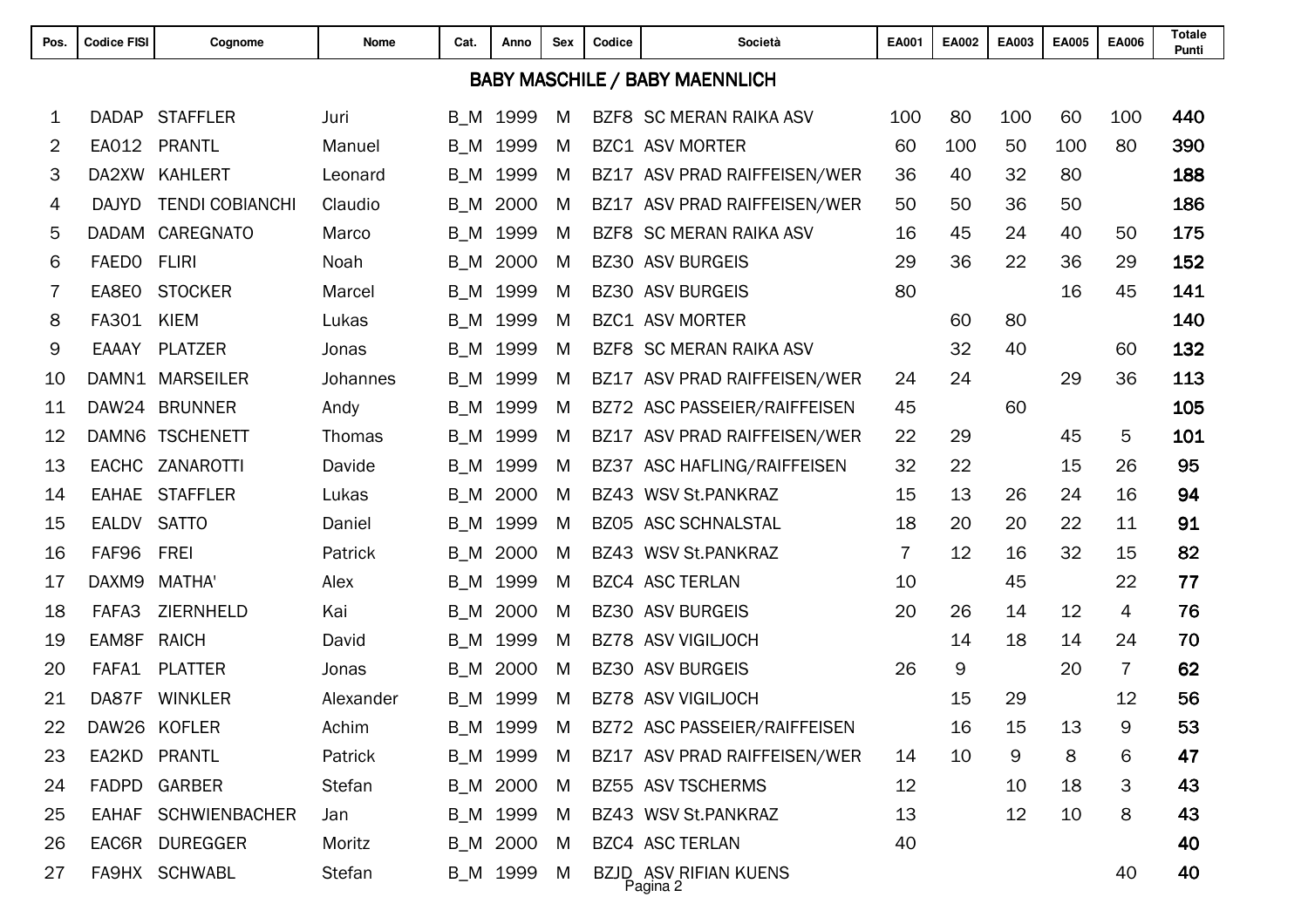| Pos. | <b>Codice FISI</b> | Cognome            | <b>Nome</b>   | Cat. | Anno     | <b>Sex</b> | Codice      | Società                      | EA001 | <b>EA002</b> | EA003 | <b>EA005</b> | <b>EA006</b> | <b>Totale</b><br>Punti |
|------|--------------------|--------------------|---------------|------|----------|------------|-------------|------------------------------|-------|--------------|-------|--------------|--------------|------------------------|
| 28   | FAEA <sub>8</sub>  | <b>LOCHMANN</b>    | Simon         | B M  | 1999     | M          |             | BZ78 ASV VIGILJOCH           |       |              | 13    | 26           |              | 39                     |
| 29   | FA9HR              | <b>PINEIDER</b>    | <b>Hannes</b> | B M  | 1999     | M          | BZJD        | ASV RIFIAN KUENS             |       |              |       |              | 32           | 32                     |
| 30   | FA6N9              | <b>HOFER</b>       | Alex          | B M  | 1999     | M          |             | BZ17 ASV PRAD RAIFFEISEN/WER | 11    | 11           |       |              |              | 29                     |
| 31   | DAW25 HOFER        |                    | Max           | B M  | 1999     | M          |             | BZ72 ASC PASSEIER/RAIFFEISEN |       | 18           |       |              | 10           | 28                     |
| 32   | <b>FAERR</b>       | <b>GRUBER</b>      | <b>Tobias</b> |      | B M 2000 | M          |             | BZJ7 ASV BURGSTALL/RAIFFEISE | 9     |              | 11    |              |              | 20                     |
| 33   | FA9JO              | <b>OBERTEGGER</b>  | Lukas         | B M  | 1999     | M          | <b>BZJD</b> | ASV RIFIAN KUENS             |       |              |       |              | 20           | 20                     |
| 34   | FA9J2              | <b>REITERER</b>    | Samuel        |      | B M 1999 | M          |             | <b>BZJD ASV RIFIAN KUENS</b> |       |              |       |              | 18           | 18                     |
| 35   | <b>FAFRT</b>       | <b>SANIN</b>       | Michele       | B M  | 2000     | M          |             | BZF8 SC MERAN RAIKA ASV      |       |              |       |              | 14           | 14                     |
| 36   | FA9HY              | <b>HALLER</b>      | Simon         |      | B M 2000 | M          |             | <b>BZJD ASV RIFIAN KUENS</b> |       |              |       |              | 13           | 13                     |
| 37   | <b>FANFR</b>       | <b>FEDERESPIEL</b> | Manuel        |      | B M 1999 | M          |             | BZ29 ASC RESCHEN/RAIFFEISEN  |       |              |       | 11           |              | 11                     |
| 38   | <b>FANFL</b>       | PLANGGER           | Gian Marco    | B M  | 2000     | M          |             | BZ29 ASC RESCHEN/RAIFFEISEN  |       |              |       | 9            |              | 9                      |
| 39   | FA6NN              | RUEPP              | Valentin      | B M  | 2000     | M          |             | BZ17 ASV PRAD RAIFFEISEN/WER | 8     |              |       |              |              | 8                      |
| 40   | DAMDH FRANK        |                    | Jonas         | B M  | 2000     | M          |             | BZG8 ASC ORTLER/RAIFFEISEN   |       |              |       |              |              | $\mathbf 0$            |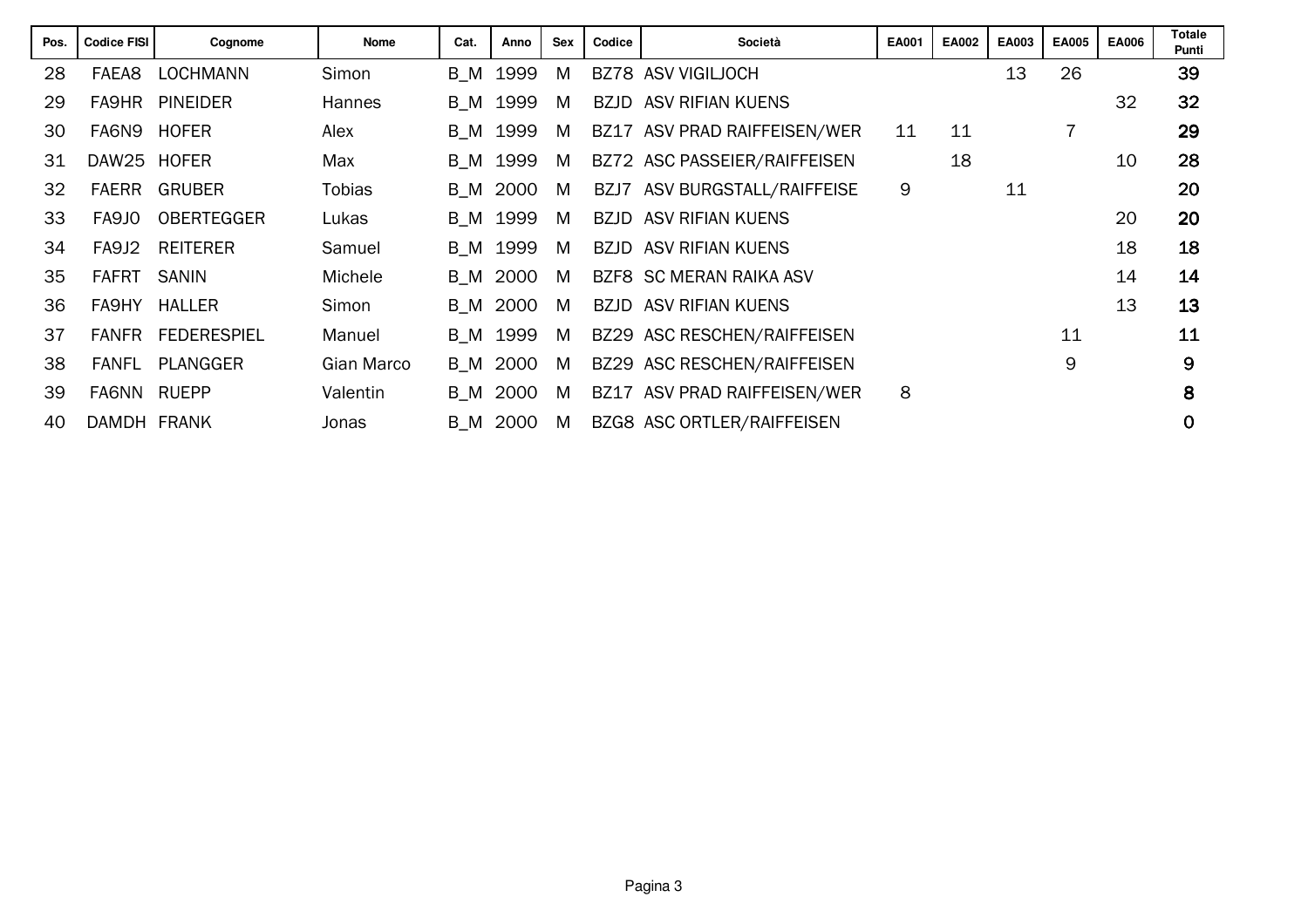| Pos.           | <b>Codice FISI</b> | Cognome               | <b>Nome</b>    | Società<br>Codice<br>Cat.<br>Anno<br><b>Sex</b> |          |             |             | <b>EA001</b>                                | EA002          | EA003 | <b>EA005</b>   | <b>EA006</b> | <b>Totale</b><br>Punti |     |
|----------------|--------------------|-----------------------|----------------|-------------------------------------------------|----------|-------------|-------------|---------------------------------------------|----------------|-------|----------------|--------------|------------------------|-----|
|                |                    |                       |                |                                                 |          |             |             | <b>CUCCIOLI FEMMINILE / KINDER WEIBLICH</b> |                |       |                |              |                        |     |
| 1              | A01LT              | <b>BRUNNER</b>        | Lara           | $C_F$                                           | 1997     | F           |             | BZ72 ASC PASSEIER/RAIFFEISEN                | 100            | 80    | 100            | 80           | 100                    | 460 |
| $\overline{2}$ | 80CWM              | <b>REINSTADLER</b>    | Mara           | $C_F$                                           | 1997     | F           |             | BZG8 ASC ORTLER/RAIFFEISEN                  | 80             | 100   | 80             | 60           | 60                     | 380 |
| 3              | A0038              | <b>TUMLER</b>         | Natalie        | $C_F$                                           | 1997     | F           |             | BZ05 ASC SCHNALSTAL                         |                | 60    | 60             | 100          | 50                     | 270 |
| 4              | A02XT              | <b>FIEG</b>           | Franziska      | $C_F$                                           | 1997     | F           | BZF8        | <b>SC MERAN RAIKA ASV</b>                   | 40             | 40    | 40             | 45           | 40                     | 205 |
| 5              | 90411              | <b>PFEIFER</b>        | Maria          | $C_F$                                           | 1997     | F           |             | BZG8 ASC ORTLER/RAIFFEISEN                  | 11             | 50    | 45             | 6            | 80                     | 192 |
| 6              | <b>EAHET</b>       | <b>SPECHTENHAUSER</b> | Sonja          | $C$ $F$                                         | 1998     | F           | <b>BZ05</b> | <b>ASC SCHNALSTAL</b>                       | 26             | 45    | 36             | 24           | 32                     | 163 |
| 7              | CAEV1              | <b>GLIRA</b>          | Lisamarie      | $C$ $F$                                         | 1997     | F           |             | BZ72 ASC PASSEIER/RAIFFEISEN                | 50             |       | 26             | 26           | 45                     | 147 |
| 8              | EA8E4              | <b>TOLARDO</b>        | Sara           | $C$ $F$                                         | 1998     | F           | <b>BZ30</b> | <b>ASV BURGEIS</b>                          | 45             | 20    | 10             | 32           | 29                     | 136 |
| 9              | EAHA <sub>2</sub>  | <b>STANGL</b>         | Franziska      | $C$ $F$                                         | 1998     | F           |             | BZ43 WSV St.PANKRAZ                         | 36             |       | 32             | 36           | 26                     | 130 |
| 10             | A00C9              | <b>GRUBER</b>         | Katharina      | $C_F$                                           | 1997     | F           |             | BZ17 ASV PRAD RAIFFEISEN/WER                | 14             | 29    | 29             | 29           | 24                     | 125 |
| 11             | CAX9R              | <b>SCHWALT</b>        | Eva            | $C_F$                                           | 1997     | F           |             | BZ17 ASV PRAD RAIFFEISEN/WER                | 60             | 24    | 5              |              | 36                     | 125 |
| 12             | EA8E1              | <b>FLIRI</b>          | Sara           | $C_F$                                           | 1998     | F           | <b>BZ30</b> | <b>ASV BURGEIS</b>                          | 29             | 36    | 20             | 16           | 5                      | 106 |
| 13             |                    | 80CWN PFEIFER         | <b>Barbara</b> | $C_F$                                           | 1997     | F           |             | BZG8 ASC ORTLER/RAIFFEISEN                  | 22             | 32    | 16             | 15           | 20                     | 105 |
| 14             | D03HF              | <b>SCHWIENBACHER</b>  | Lea            | $C$ F                                           | 1998     | F           | BZ38        | SC ULTEN ASV/RAIFFEISEN                     | 15             | 22    | 24             | 40           | 4                      | 105 |
| 15             | DA1AH              | <b>INNERHOFER</b>     | Johanna        | $C$ $F$                                         | 1997     | F           | BZF8        | <b>SC MERAN RAIKA ASV</b>                   |                |       | 50             | 50           |                        | 100 |
| 16             | E02D2              | <b>HOLZNER</b>        | Leonie         | C F                                             | 1998     | F           |             | BZ38 SC ULTEN ASV/RAIFFEISEN                | 32             |       | 22             | 20           | 13                     | 87  |
| 17             | CAJ3H              | <b>MALL</b>           | Madea          | $C_F$                                           | 1998     | F           | <b>BZ29</b> | ASC RESCHEN/RAIFFEISEN                      | $\overline{7}$ | 16    | 12             | 24           | 14                     | 73  |
| 18             | <b>DALCK</b>       | <b>REICHEGGER</b>     | Laura Maria    | $C_F$                                           | 1998     | F           |             | BZ72 ASC PASSEIER/RAIFFEISEN                | 9              | 26    | 15             |              | 18                     | 68  |
| 19             | DAD53              | <b>ALBER</b>          | Magdalena      | $C$ $F$                                         | 1998     | F           | BZF8        | <b>SC MERAN RAIKA ASV</b>                   | 16             | 11    | 12             | 10           | 16                     | 65  |
| 20             | FAF3W              | <b>OSWALD</b>         | Lorena         | $C_F$                                           | 1997     | F           |             | <b>BZC1 ASV MORTER</b>                      |                | 15    | 11             | 13           | 16                     | 55  |
| 21             |                    | <b>EAHEM SANTER</b>   | Karin          | $C$ F                                           | 1998     | F           |             | BZ05 ASC SCHNALSTAL                         | 24             | 12    | 14             |              |                        | 50  |
| 22             | CAEVA ALBER        |                       | Franziska      | $C_F$                                           | 1998     | $\mathsf F$ |             | BZ37 ASC HAFLING/RAIFFEISEN                 | 20             |       | 4              | 14           | 11                     | 49  |
| 23             | C04C5              | PLANGGER              | Anna           | $C_F$                                           | 1998     | -F          |             | BZ29 ASC RESCHEN/RAIFFEISEN                 | 13             | 8     | 6              | 9            | 10                     | 46  |
| 24             |                    | DARXE PATSCHEIDER     | Deborah        |                                                 | C_F 1998 | -F          |             | BZ80 ASC HAID/RAIFFEISEN                    | 12             | 10    | 3              | 11           | 9                      | 45  |
| 25             |                    | CAFPX HOFRER          | Nadia          | $C_F$                                           | 1997     | F           |             | BZ72 ASC PASSEIER/RAIFFEISEN                |                |       | 18             |              | 22                     | 40  |
| 26             | <b>AAEZO</b>       | WALLNOEFER            | Anna           |                                                 | C_F 1998 | - F         |             | BZG8 ASC ORTLER/RAIFFEISEN                  | 10             | 9     | $\overline{2}$ | 8            | 8                      | 37  |
| 27             |                    | EAM8K HILLEBRAND      | Vera           |                                                 | C_F 1998 | - F         |             | BZ78 ASV VIGILJOCH<br>Pagina 4              | 8              | 18    |                |              | 7                      | 33  |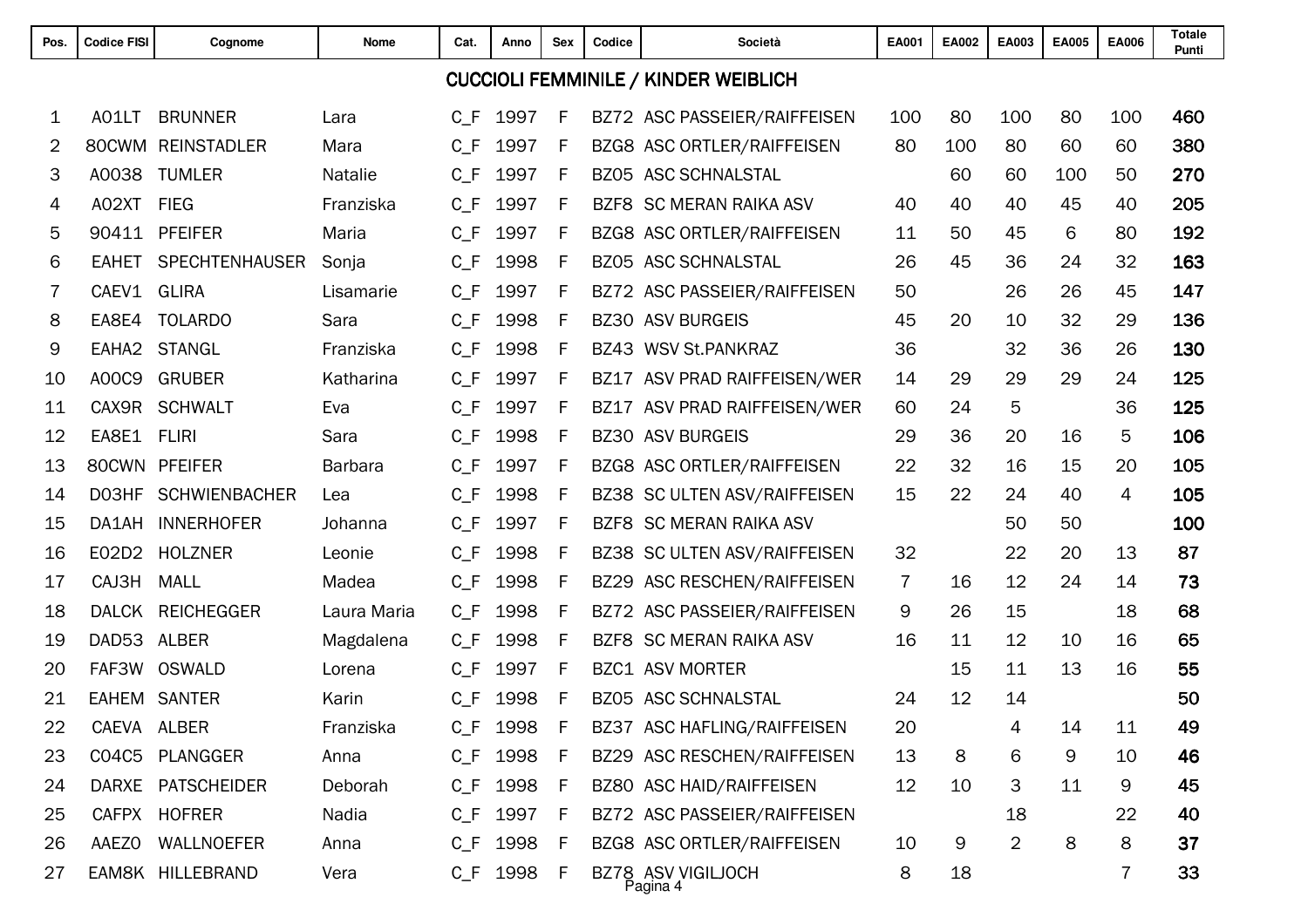| Pos. | <b>Codice FISI</b> | Cognome              | <b>Nome</b>     | Cat.  | Anno | Sex | Codice | Società                      | EA001 | <b>EA002</b> | EA003          | <b>EA005</b> | <b>EA006</b> | <b>Totale</b><br>Punti  |
|------|--------------------|----------------------|-----------------|-------|------|-----|--------|------------------------------|-------|--------------|----------------|--------------|--------------|-------------------------|
| 28   | EAC6N              | <b>DUREGGER</b>      | Greta           | C F   | 1998 | F   |        | <b>BZC4 ASC TERLAN</b>       | 18    |              | $\overline{7}$ |              |              | 25                      |
| 29   | DA2XM KLOTZ        |                      | Melanie         | $C_F$ | 1998 | F   | BZ17   | ASV PRAD RAIFFEISEN/WER      |       | 14           | 8              |              |              | 22                      |
| 30   | EAJC3 STECK        |                      | Sara            | $C_F$ | 1997 | E   |        | BZ29 ASC RESCHEN/RAIFFEISEN  |       |              | 9              | 12           |              | 21                      |
| 31   | <b>FAFOR</b>       | <b>MONZ</b>          | <b>Theresa</b>  | $C_F$ | 1998 | F   |        | BZ80 ASC HAID/RAIFFEISEN     |       |              |                | 18           |              | 18                      |
| 32   |                    | EAMCL GATSCHER       | Martina         | C F   | 1997 | F.  |        | <b>BZC4 ASC TERLAN</b>       |       |              | 13             |              |              | 13                      |
| 33   | 90405              | <b>SCHWIENBACHER</b> | Sara            | C F   | 1997 | F   |        | BZG8 ASC ORTLER/RAIFFEISEN   |       | 13           |                |              |              | 13                      |
| 34   |                    | AAEYY THOENI         | Rebecca         | $C_F$ | 1998 | F   |        | BZG8 ASC ORTLER/RAIFFEISEN   |       |              |                |              | 6            | 13                      |
| 35   | FA9HE              | <b>REITERER</b>      | Judith          | C F   | 1997 | E   |        | <b>BZJD ASV RIFIAN KUENS</b> |       |              |                |              | 12           | 12                      |
| 36   |                    | FAERN GRUBER         | <b>Stefanie</b> | $C_F$ | 1998 | E   |        | BZJ7 ASV BURGSTALL/RAIFFEISE |       |              |                |              |              | $\overline{\mathbf{1}}$ |
| 37   | FAA8V              | <b>AUSSURER</b>      | Katarina        | C F   | 1997 | F.  |        | <b>BZC4 ASC TERLAN</b>       |       |              |                |              |              | $\mathbf 0$             |
| 38   | CATW7              | <b>DORFER</b>        | Carolin         | C F   | 1997 | F.  |        | BZ72 ASC PASSEIER/RAIFFEISEN |       |              |                |              |              | $\Omega$                |
| 39   | FAA8J              | <b>MITTERER</b>      | Silvia          | C F   | 1998 | -F  |        | <b>BZC4 ASC TERLAN</b>       |       |              |                |              |              | $\mathbf 0$             |
| 40   | DA2XL              | <b>STECHER</b>       | <b>Stefanie</b> | C F   | 1997 | F   | BZ17   | ASV PRAD RAIFFEISEN/WER      |       |              |                |              |              | $\mathbf 0$             |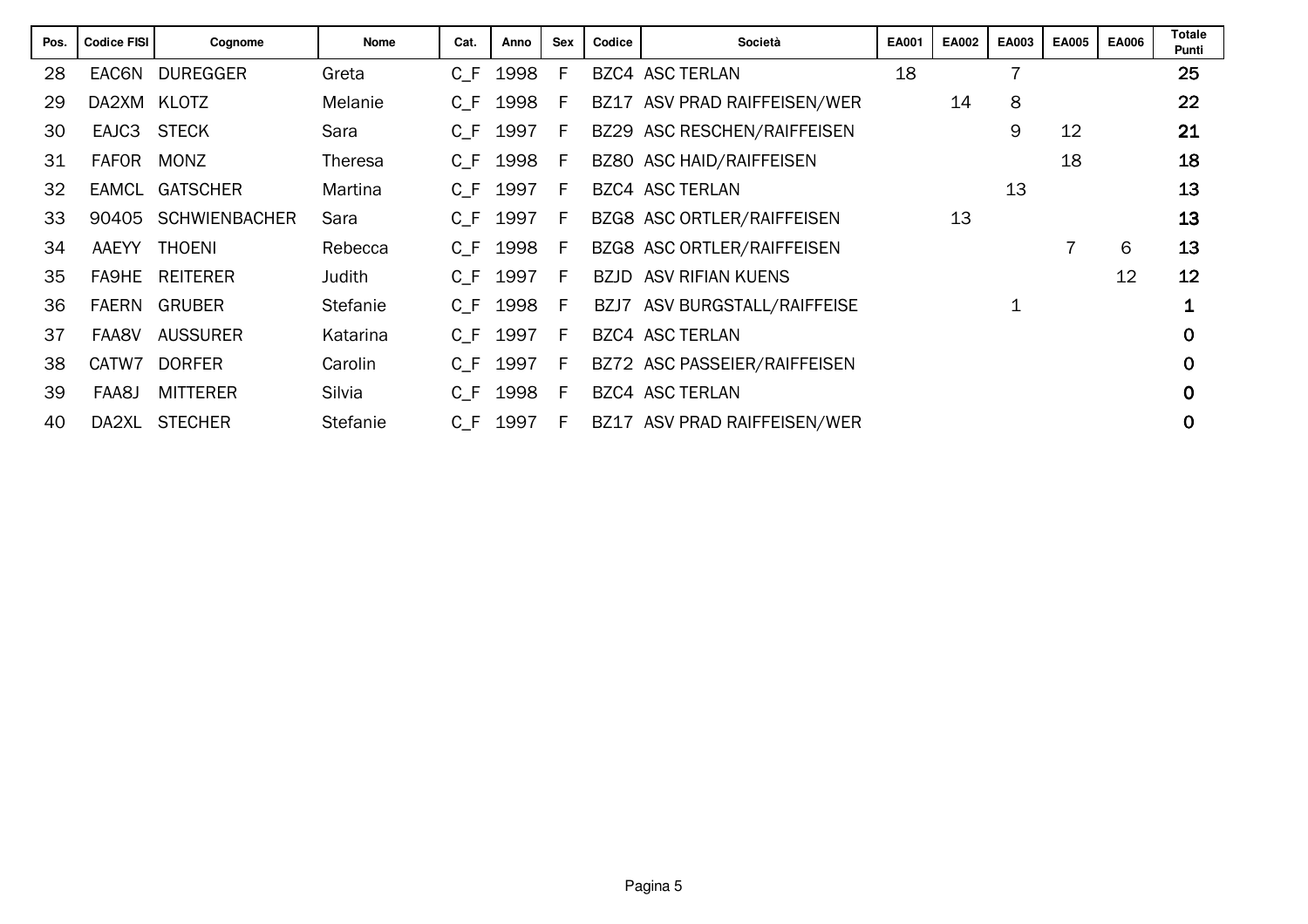| Pos.           | <b>Codice FISI</b> | Cognome               | Nome              | Cat.    | Anno       | <b>Sex</b><br>Codice<br>Società |             |                                             | EA001 | EA002 | EA003       | <b>EA005</b> | <b>EA006</b> | <b>Totale</b><br>Punti |
|----------------|--------------------|-----------------------|-------------------|---------|------------|---------------------------------|-------------|---------------------------------------------|-------|-------|-------------|--------------|--------------|------------------------|
|                |                    |                       |                   |         |            |                                 |             | <b>CUCCIOLI MASCHILE / KINDER MAENNLICH</b> |       |       |             |              |              |                        |
| 1              | <b>DACHV</b>       | <b>TRIBUS</b>         | Max               | $C_{M}$ | 1998       | M                               |             | <b>BZF8 SC MERAN RAIKA ASV</b>              | 24    | 100   | 60          | 80           | 100          | 364                    |
| $\overline{2}$ | CANJJ              | CHIZZALI              | Manuel            | $C_{M}$ | 1997       | M                               |             | BZF8 SC MERAN RAIKA ASV                     | 26    | 80    | 80          | 100          | 45           | 331                    |
| 3              | DAXH <sub>9</sub>  | <b>ALBER</b>          | Roland            | $C_{M}$ | 1997       | M                               | BZ37        | ASC HAFLING/RAIFFEISEN                      | 100   | 60    | 50          | 50           |              | 260                    |
| 4              | A0037              | <b>OBERHOFER</b>      | Jonas             | $C_{M}$ | 1997       | M                               |             | <b>BZ05 ASC SCHNALSTAL</b>                  | 36    | 50    | 40          | 45           | 50           | 221                    |
| 5              | 80CVN              | <b>THOENI</b>         | <b>Tobias</b>     | $C_{M}$ | 1997       | M                               |             | BZG8 ASC ORTLER/RAIFFEISEN                  | 60    | 29    | 45          | 18           | 60           | 212                    |
| 6              | EA011              | <b>PRANTL</b>         | Patrick           | $C_{M}$ | 1997       | M                               |             | <b>BZC1 ASV MORTER</b>                      | 13    | 45    | 32          | 90           | 22           | 202                    |
| 7              | DA6TF              | <b>PLATTER Filip</b>  | Filip             | $C_{M}$ | 1997       | M                               | <b>BZ30</b> | <b>ASV BURGEIS</b>                          | 80    | 5     | 36          | 24           | 32           | 177                    |
| 8              | A037R              | <b>UNTERHOLZNER</b>   | Julian            | $C_{M}$ | 1998       | M                               | BZ38        | SC ULTEN ASV/RAIFFEISEN                     | 45    |       | 100         |              |              | 145                    |
| 9              | <b>CAPZH</b>       | KOENIGSRAINER         | Christian         | $C_{M}$ | 1998       | M                               |             | BZ72 ASC PASSEIER/RAIFFEISEN                | 29    | 36    | 24          | 15           | 40           | 144                    |
| 10             | <b>CAETY</b>       | <b>GUFLER</b>         | <b>Markus</b>     | $C_M$   | 1997       | M                               |             | BZ72 ASC PASSEIER/RAIFFEISEN                | 32    |       | 18          | 12           | 80           | 142                    |
| 11             | AAEVZ              | <b>PUNT</b>           | Lucas Manuel      | $C_{M}$ | 1997       | M                               | <b>BZ80</b> | <b>ASC HAID/RAIFFEISEN</b>                  | 50    | 26    | 22          | 26           | 12           | 136                    |
| 12             | CA963              | <b>JANSER</b>         | Johannes          | $C_{M}$ | 1997       | M                               | BZC1        | <b>ASV MORTER</b>                           | 22    | 12    | 10          | 60           | 29           | 133                    |
| 13             | DA6TJ              | <b>TOLARDO</b>        | Samuel            | $C_{M}$ | 1997       | M                               | <b>BZ30</b> | <b>ASV BURGEIS</b>                          | 20    | 24    | 13          | 22           | 26           | 105                    |
| 14             | 9040X              | <b>REINSTADLER</b>    | Jonas             | $C_{M}$ | 1997       | M                               |             | BZG8 ASC ORTLER/RAIFFEISEN                  | 9     | 40    | $\mathbf 1$ | 40           | 14           | 104                    |
| 15             | DAD58              | LAZZERI               | Luca              | $C_{M}$ | 1997       | M                               | BZF8        | <b>SC MERAN RAIKA ASV</b>                   | 15    | 24    | 20          | 8            | 20           | 87                     |
| 16             | CA4MA              | <b>THALER</b>         | Julian            | $C_{M}$ | 1997       | M                               |             | <b>BZC1 ASV MORTER</b>                      | 40    |       |             | 29           | 18           | 87                     |
| 17             | <b>FAECV</b>       | <b>MALGIARITTA</b>    | Dario             | $C_{M}$ | 1998       | M                               | BZC1        | <b>ASV MORTER</b>                           | 12    | 18    | 12          | 20           | 24           | 86                     |
| 18             | CANWW PIXNER       |                       | <b>Timot Pahl</b> | $C_{M}$ | 1997       | M                               |             | BZ55 ASV TSCHERMS                           | 4     | 16    | 29          | 14           | 13           | 76                     |
| 19             | A029W TECINI       |                       | Patrick           | $C_{M}$ | 1997       | M                               |             | <b>BZC1 ASV MORTER</b>                      |       | 13    | 6           | 36           | 16           | 71                     |
| 20             | CA960              | <b>THEINER</b>        | Marc              | $C_{M}$ | 1998       | M                               |             | <b>BZC1 ASV MORTER</b>                      |       | 32    | 15          | 6            | 15           | 68                     |
| 21             | EAMER              | <b>GRUBER</b>         | Daniel            | C M     | 1997       | M                               | <b>BZ43</b> | <b>WSV St.PANKRAZ</b>                       |       | 11    | 16          | 4            | 36           | 67                     |
| 22             | DA6TH FABI         |                       | Sebastian         |         | C_M 1997   | M                               |             | <b>BZ30 ASV BURGEIS</b>                     | 16    | 20    | 14          | 10           |              | 60                     |
| 23             |                    | DO3ME GRUBER FREI     | Christian         |         | C_M 1998   | M                               |             | BZ43 WSV St.PANKRAZ                         | 3     | 15    | 26          | 16           |              | 60                     |
| 24             |                    | CAX9W ZIERNHELD       | Michael           |         | C_M 1997   | M                               |             | <b>BZ30 ASV BURGEIS</b>                     | 18    | 10    | 9           |              |              | 37                     |
| 25             | DAT6N RAICH        |                       | Aaron             |         | C_M 1997   | M                               |             | BZ72 ASC PASSEIER/RAIFFEISEN                | 7     |       | 7           | 12           | 9            | 35                     |
| 26             |                    | DAJYC TENDI COBIANCHI | Alessandro        |         | C_M 1998   | M                               |             | BZ17 ASV PRAD RAIFFEISEN/WER                | 10    | 7     |             |              | 11           | 35                     |
| 27             |                    | CA4ME TANZER          | Martin            |         | C_M 1998 M |                                 |             | BZC1 ASV MORTER<br>Pagina 6                 |       | 4     | 4           | 14           | 11           | 33                     |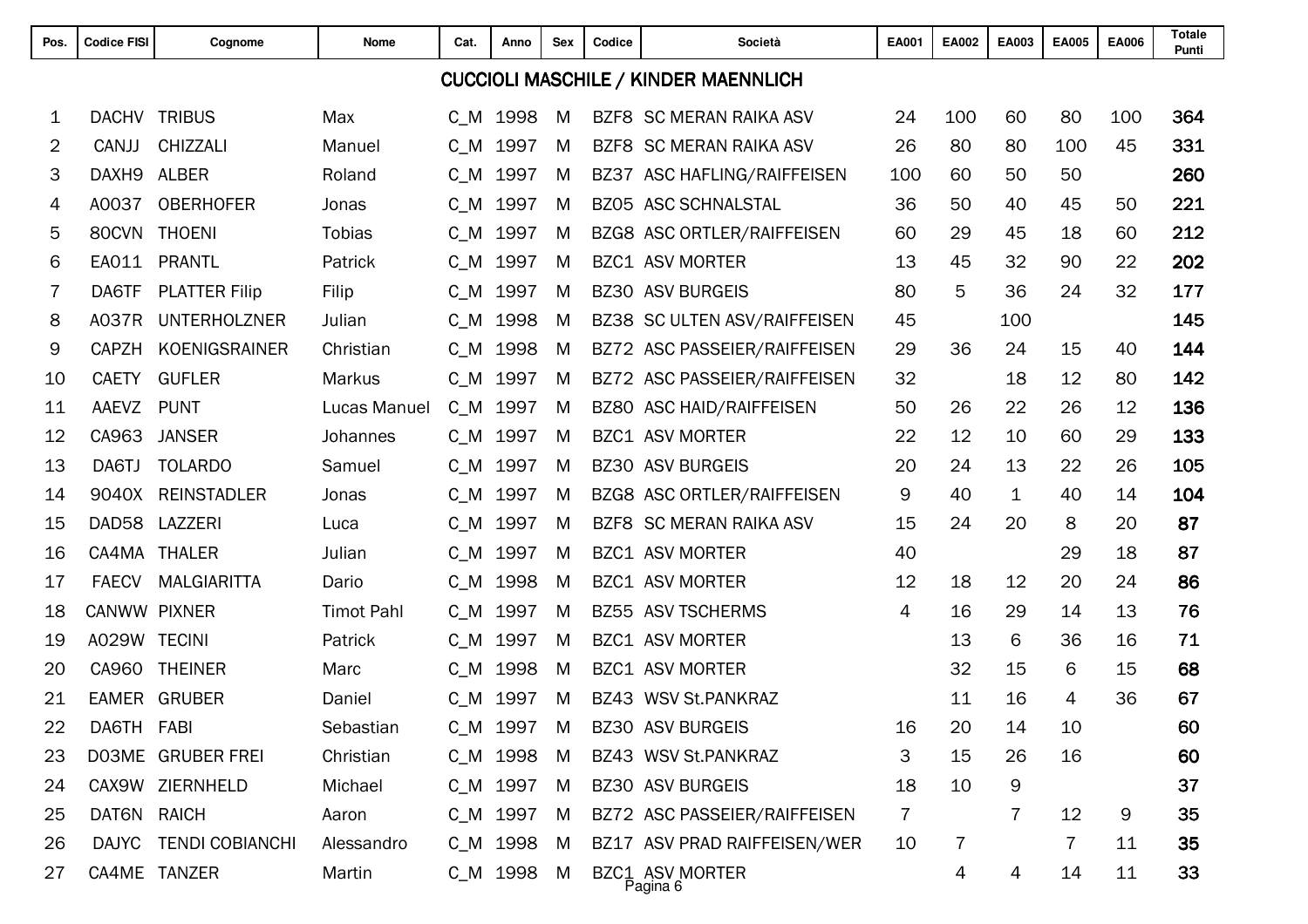| 9040Y KNOLL<br>C_M 1997<br>BZG8 ASC ORTLER/RAIFFEISEN<br>32<br>28<br>Andreas<br>M<br>CAA69<br>WELLENZOHN<br>C_M 1997<br>14<br>9<br>29<br>BZ17 ASV PRAD RAIFFEISEN/WER<br>$\overline{2}$<br>Jonas<br>M | 6<br>3         | 32               |
|-------------------------------------------------------------------------------------------------------------------------------------------------------------------------------------------------------|----------------|------------------|
|                                                                                                                                                                                                       |                |                  |
|                                                                                                                                                                                                       |                | 31               |
| $\overline{7}$<br>5<br>FAODO<br><b>STARK</b><br>C_M 1998<br><b>BZC1 ASV MORTER</b><br>30<br>Alexandrer<br>M<br>11                                                                                     |                | 26               |
| <b>SULZENBACHER</b><br>C_M 1997<br>BZ55 ASV TSCHERMS<br>14<br>31<br>EAEL1<br>Simon<br>M                                                                                                               | 7              | 21               |
| E02D5<br><b>HOFER</b><br>C_M 1997<br>BZ38 SC ULTEN ASV/RAIFFEISEN<br>11<br>1<br>32<br>Johannes<br>M                                                                                                   | 4              | 16               |
| 8<br><b>GUNSCH</b><br>C_M 1997<br><b>BZ30 ASV BURGEIS</b><br>6<br>33<br><b>FAFAO</b><br>Jannik<br>M                                                                                                   |                | 14               |
| 5<br>FAA6W SCHWARZ<br>C_M 1997<br>BZ38 SC ULTEN ASV/RAIFFEISEN<br>8<br>34<br>Benjamin<br>M                                                                                                            |                | 13               |
| 8<br>$\overline{2}$<br>$\overline{2}$<br>35<br>DA2XT RAINALTER<br>C_M 1997<br>Michael<br>M<br>BZ17 ASV PRAD RAIFFEISEN/WER                                                                            |                | 12               |
| 3<br>DAT6M PAMER<br>C_M 1997<br>36<br>Norbert<br>BZ72 ASC PASSEIER/RAIFFEISEN<br>M                                                                                                                    | 8              | 11               |
| C04C7<br>C_M 1998<br>BZ29 ASC RESCHEN/RAIFFEISEN<br>37<br>D'ANGELO<br>Samuel<br>M<br>9                                                                                                                | 1              | 10               |
| 3<br><b>MARGESIN</b><br>C_M 1998<br><b>BZ78 ASV VIGILJOCH</b><br>38<br>EAM8P<br><b>Niklas</b><br>M<br>1                                                                                               | 5              | 9                |
| 3<br>5<br>A00CH<br><b>REINSTADLER</b><br>C_M 1998<br>ASV PRAD RAIFFEISEN/WER<br>39<br>Raphael<br>M<br><b>BZ17</b>                                                                                     |                | 8                |
| $\overline{2}$<br>CAEV2<br><b>OETTL</b><br>C_M 1998<br>40<br>Julian<br>BZ72 ASC PASSEIER/RAIFFEISEN<br>M                                                                                              |                | $\boldsymbol{2}$ |
| DO3HH SCHWIENBACHER<br>C_M 1997<br>41<br>BZ38 SC ULTEN ASV/RAIFFEISEN<br>Julien<br>M                                                                                                                  | $\overline{2}$ | $\overline{2}$   |
| <b>WEITHALER</b><br>C_M 1998<br>BZ05 ASC SCHNALSTAL<br>42<br>EALDX<br>Julian<br>M<br>$\mathbf 1$                                                                                                      |                | 1                |
| EA8E2<br>ZIERNHELD<br>C_M 1998<br><b>BZ30 ASV BURGEIS</b><br>43<br>Simon<br>M<br>1                                                                                                                    |                | 1                |
| C_M 1998<br>FAH9D<br><b>BERGER</b><br><b>BZ78 ASV VIGILJOCH</b><br>44<br>Martin<br>M                                                                                                                  |                | 0                |
| <b>BREITENBERGER</b><br>C_M 1998<br>45<br>FAJ6Y<br>BZ38 SC ULTEN ASV/RAIFFEISEN<br>Daniel<br>M                                                                                                        |                | 0                |
| FAHK3<br><b>CARBOGNO</b><br>C_M 1997<br>46<br>BZ17 ASV PRAD RAIFFEISEN/WER<br>Jonas<br>M                                                                                                              |                | 0                |
| DELLAGIACOMA<br>C_M 1998<br>47<br>DAX6A<br>Valentino<br>M<br>ASV BURGSTALL/RAIFFEISE<br>BZJ7                                                                                                          |                | 0                |
| FA9HM<br>DONA'<br>$C_M$<br>1997<br><b>ASV RIFIAN KUENS</b><br>48<br>Fabian<br>M<br><b>BZJD</b>                                                                                                        |                | 0                |
| C_M 1998<br>49<br>EAF5N<br><b>DORFER</b><br>M<br>BZ72 ASC PASSEIER/RAIFFEISEN<br>Lukas                                                                                                                |                | 0                |
| EAF5P<br><b>DORFER</b><br>1998<br>BZ72 ASC PASSEIER/RAIFFEISEN<br>50<br><b>Tobias</b><br>C M<br>M                                                                                                     |                | $\mathbf 0$      |
| FA9HT GIACCOMUZZI<br>C_M 1997<br><b>BZJD ASV RIFIAN KUENS</b><br>Jakob<br>51<br>M                                                                                                                     |                | $\bf{0}$         |
| EAF5T GUFLER<br>Harald<br>C_M 1997<br>BZ72 ASC PASSEIER/RAIFFEISEN<br>52<br>M                                                                                                                         |                | $\mathbf 0$      |
| BZ80 ASC HAID/RAIFFEISEN<br>53<br>FAF15<br>HANDLE<br>C_M 1998<br>Jonas<br>M                                                                                                                           |                | $\bf{0}$         |
| C_M 1997<br><b>BZC4 ASC TERLAN</b><br>EAPAY MITTERER<br>Peter<br>M<br>54                                                                                                                              |                | 0                |
| FA9HK NOGGLER<br><b>BZJD ASV RIFIAN KUENS</b><br>Michi<br>C_M 1998<br>M<br>55                                                                                                                         |                | $\mathbf 0$      |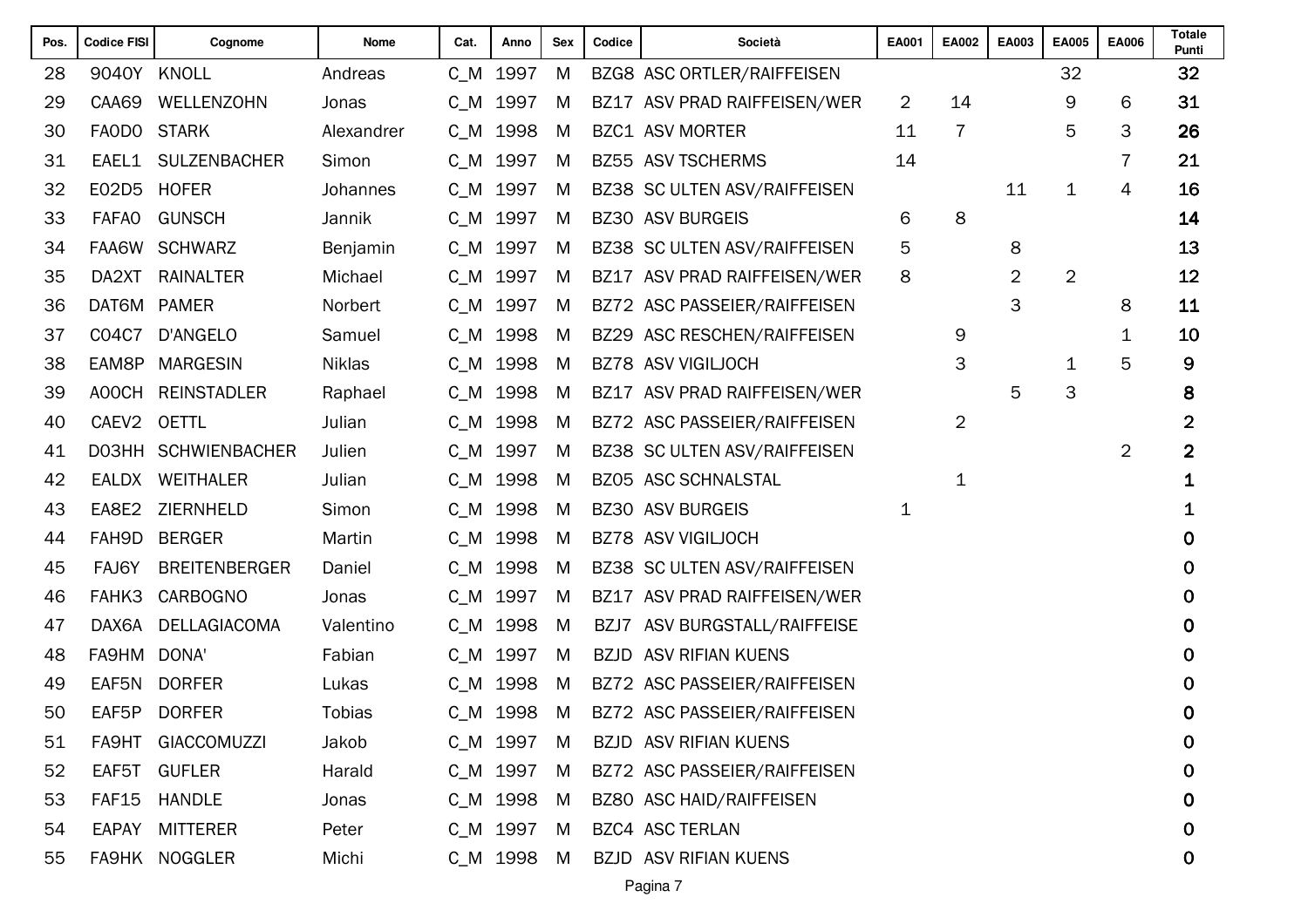| Pos. | <b>Codice FISI</b> | Cognome              | <b>Nome</b> | Cat.    | Anno     | <b>Sex</b> | Codice | Società<br>EA001             |  | <b>EA002</b> | EA003 | EA005 | <b>EA006</b> | Totale<br>Punti |
|------|--------------------|----------------------|-------------|---------|----------|------------|--------|------------------------------|--|--------------|-------|-------|--------------|-----------------|
| 56   | 80CVL              | ORTLER               | Manuel      | C M     | 1997     | M          |        | BZG8 ASC ORTLER/RAIFFEISEN   |  |              |       |       |              | $\mathbf 0$     |
| 57   |                    | FA9HH ORTNER         | Hannes      | C M     | 1998     | M          |        | <b>BZJD ASV RIFIAN KUENS</b> |  |              |       |       |              | $\mathbf 0$     |
| 58   | <b>FA9HN</b>       | <b>PIRCHER</b>       | Leonard     | $C_M$   | 1997     | M          |        | <b>BZJD ASV RIFIAN KUENS</b> |  |              |       |       |              | $\mathbf 0$     |
| 59   | EAM8N PIXNER       |                      | Gabriel     | C M     | 1998     | M          |        | BZ78 ASV VIGILJOCH           |  |              |       |       |              | $\mathbf 0$     |
| 60   | FAE36 PLANK        |                      | Lukas       |         | C M 1998 | M          |        | <b>BZ05 ASC SCHNALSTAL</b>   |  |              |       |       |              | $\mathbf 0$     |
| 61   | FAOA1              | <b>POVICH</b>        | Vincent     | C M     | 1998     | M          |        | BZF8 SC MERAN RAIKA ASV      |  |              |       |       |              | $\mathbf 0$     |
| 62   | 80CWV              | <b>REINSTADLER</b>   | Aaron       | C M     | 1998     | M          |        | BZG8 ASC ORTLER/RAIFFEISEN   |  |              |       |       |              | $\mathbf 0$     |
| 63   |                    | FAE2L SCHWIENBACHER  | Marian      |         | C M 1998 | M          |        | BZ38 SC ULTEN ASV/RAIFFEISEN |  |              |       |       |              | $\mathbf 0$     |
| 64   | E02D4              | <b>SCHWIENBACHER</b> | Simon       | C M     | 1998     | M          |        | BZ38 SC ULTEN ASV/RAIFFEISEN |  |              |       |       |              | $\mathbf 0$     |
| 65   | EA8E5              | <b>STECHER</b>       | Daniel      | C M     | 1998     | M          |        | <b>BZ30 ASV BURGEIS</b>      |  |              |       |       |              | $\mathbf 0$     |
| 66   | FAP6Y              | <b>STIMMER</b>       | Julian      | C M     | 1998     | M          |        | BZ17 ASV PRAD RAIFFEISEN/WER |  |              |       |       |              | $\mathbf 0$     |
| 67   | EAMTE              | <b>VON METZ</b>      | Lukas       | C M     | 1997     | M          |        | BZC4 ASC TERLAN              |  |              |       |       |              | $\mathbf 0$     |
| 68   | CA961              | <b>WINKLER</b>       | Maximilian  | C M     | 1997     | M          |        | <b>BZ78 ASV VIGILJOCH</b>    |  |              |       |       |              | $\mathbf 0$     |
| 69   | EAM8V              | <b>WINKLER</b>       | Johannes    | C M     | 1998     | M          |        | <b>BZ78 ASV VIGILJOCH</b>    |  |              |       |       |              | $\mathbf 0$     |
| 70   | 90412              | <b>WUNDERER</b>      | Christian   | $C_{M}$ | 1998     | M          |        | BZ17 ASV PRAD RAIFFEISEN/WER |  |              |       |       |              | 0               |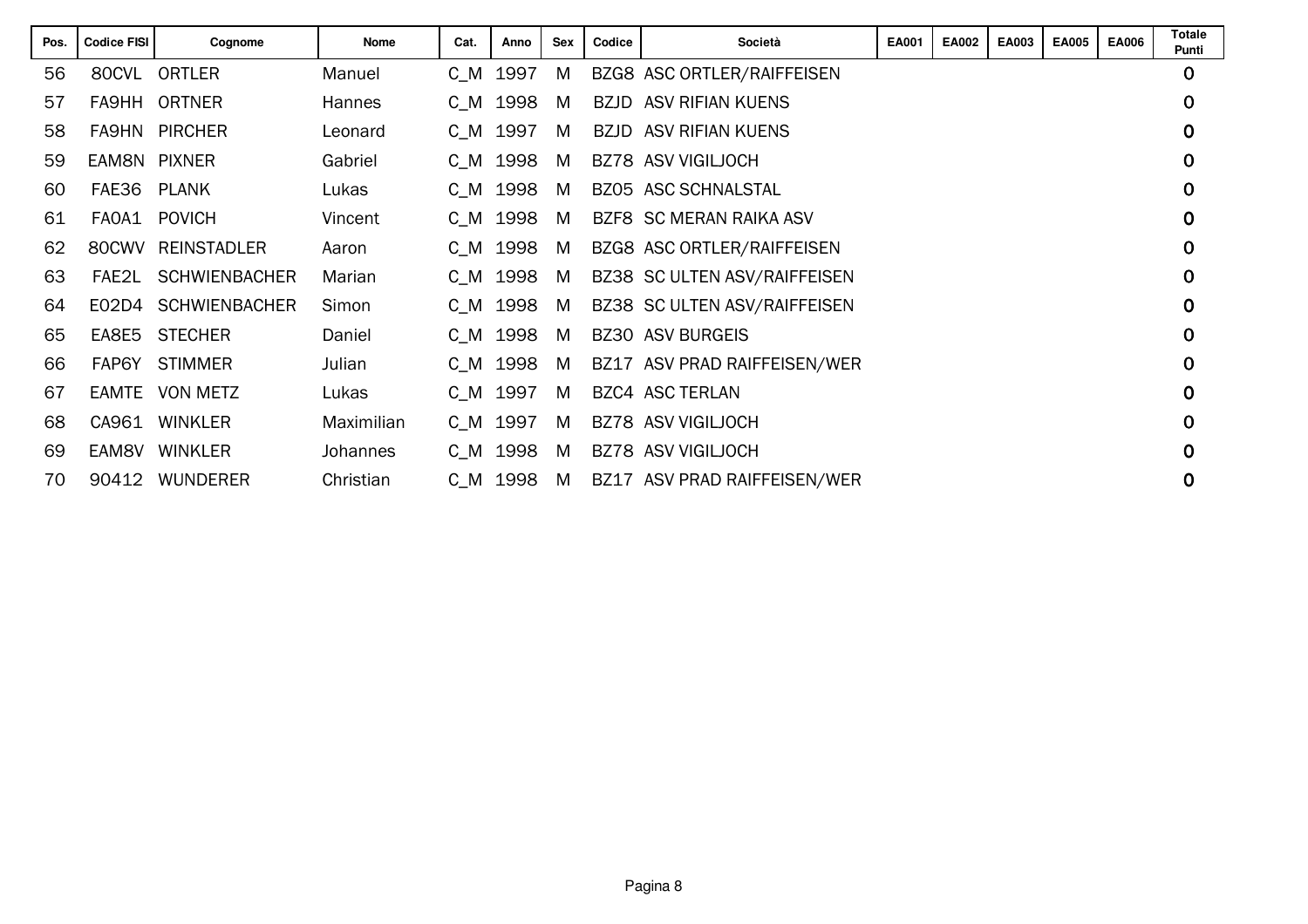| Pos.           | <b>Codice FISI</b>                                                                                     | Sex<br>Codice<br>Società<br>Cognome<br><b>Nome</b><br>Cat.<br>Anno |                              |            |          |    |  |                                          | <b>EA001</b> | <b>EA002</b> | EA003 | <b>EA005</b> | <b>EA006</b> | <b>Totale</b><br>Punti |
|----------------|--------------------------------------------------------------------------------------------------------|--------------------------------------------------------------------|------------------------------|------------|----------|----|--|------------------------------------------|--------------|--------------|-------|--------------|--------------|------------------------|
|                |                                                                                                        |                                                                    |                              |            |          |    |  | SUPERBABY FEMMINILE / SUPERBABY WEIBLICH |              |              |       |              |              |                        |
|                | FA01P                                                                                                  | <b>PRANTL</b>                                                      | <b>Nadine</b>                | <b>SBF</b> | 2001     | F  |  | <b>BZC1 ASV MORTER</b>                   | 80           | 100          | 80    | 80           | 80           | 420                    |
| $\overline{2}$ | <b>EAHAM</b>                                                                                           | <b>PARIS</b>                                                       | Tamara                       | <b>SBF</b> | 2001     | F. |  | BZ43 WSV St.PANKRAZ                      | 100          |              | 100   | 100          | 100          | 400                    |
| 3              | <b>FAOYY</b>                                                                                           | <b>BACHMANN</b>                                                    | Nina                         | <b>SBF</b> | 2001     | F. |  | <b>BZC1 ASV MORTER</b>                   | 50           | 80           | 60    | 60           | 60           | 310                    |
| 4              |                                                                                                        | EO2DC SCHWIENBACHER                                                | BZ38 SC ULTEN ASV/RAIFFEISEN | 60         |          |    |  | 50                                       | 110          |              |       |              |              |                        |
| 5              | FA6NM KLOTZ                                                                                            |                                                                    | BZ17 ASV PRAD RAIFFEISEN/WER |            | 60       |    |  |                                          | 60           |              |       |              |              |                        |
| 6              | <b>BZ30 ASV BURGEIS</b><br>ZIERNHELD<br>2002<br>Vera<br><b>SBF</b><br>E<br>XXXXX                       |                                                                    |                              |            |          |    |  |                                          |              |              |       |              | 45           | 45                     |
|                |                                                                                                        |                                                                    |                              |            |          |    |  | SUPERBABY MASCHILE / SUPERBABY MAENNLICH |              |              |       |              |              |                        |
|                | FAED2 WOLF                                                                                             |                                                                    | Simon                        |            | SBM 2001 | M  |  | <b>BZ30 ASV BURGEIS</b>                  | 100          | 80           | 60    | 100          | 100          | 440                    |
| $\overline{2}$ |                                                                                                        | EAHAC STANGL                                                       | Simon                        |            | SBM 2001 | M  |  | BZ43 WSV St.PANKRAZ                      | 80           | 100          | 80    | 60           | 50           | 370                    |
| 3              | <b>FAFCE</b>                                                                                           | <b>TUMFER</b>                                                      | Lukas                        |            | SBM 2001 | M  |  | BZ43 WSV St.PANKRAZ                      | 60           |              | 100   | 80           | 80           | 320                    |
| 4              | <b>FAFXY</b>                                                                                           | <b>FOTANA</b>                                                      | Jan                          | <b>SBM</b> | 2001     | M  |  | BZ72 ASC PASSEIER/RAIFFEISEN             |              |              |       |              | 60           | 60                     |
| 5              | <b>GRITSCH</b><br>2001<br>60<br>FA6NF<br>Michael<br><b>SBM</b><br>ASV PRAD RAIFFEISEN/WER<br>M<br>BZ17 |                                                                    |                              |            |          |    |  |                                          |              |              |       |              |              | 60                     |
| 6              | BZ43 WSV St.PANKRAZ<br>50<br><b>SCHWIENBACHER</b><br>2001<br><b>SBM</b><br><b>EAHAJ</b><br>Noah<br>M   |                                                                    |                              |            |          |    |  |                                          |              |              |       |              | 50           |                        |
|                | FAKP8                                                                                                  | <b>SCHWIENBACHER</b>                                               | Lukas                        |            | SBM 2001 | M  |  | BZ38 SC ULTEN ASV/RAIFFEISEN             |              |              |       |              |              | $\mathbf 0$            |
|                |                                                                                                        |                                                                    |                              |            |          |    |  |                                          |              |              |       |              |              |                        |